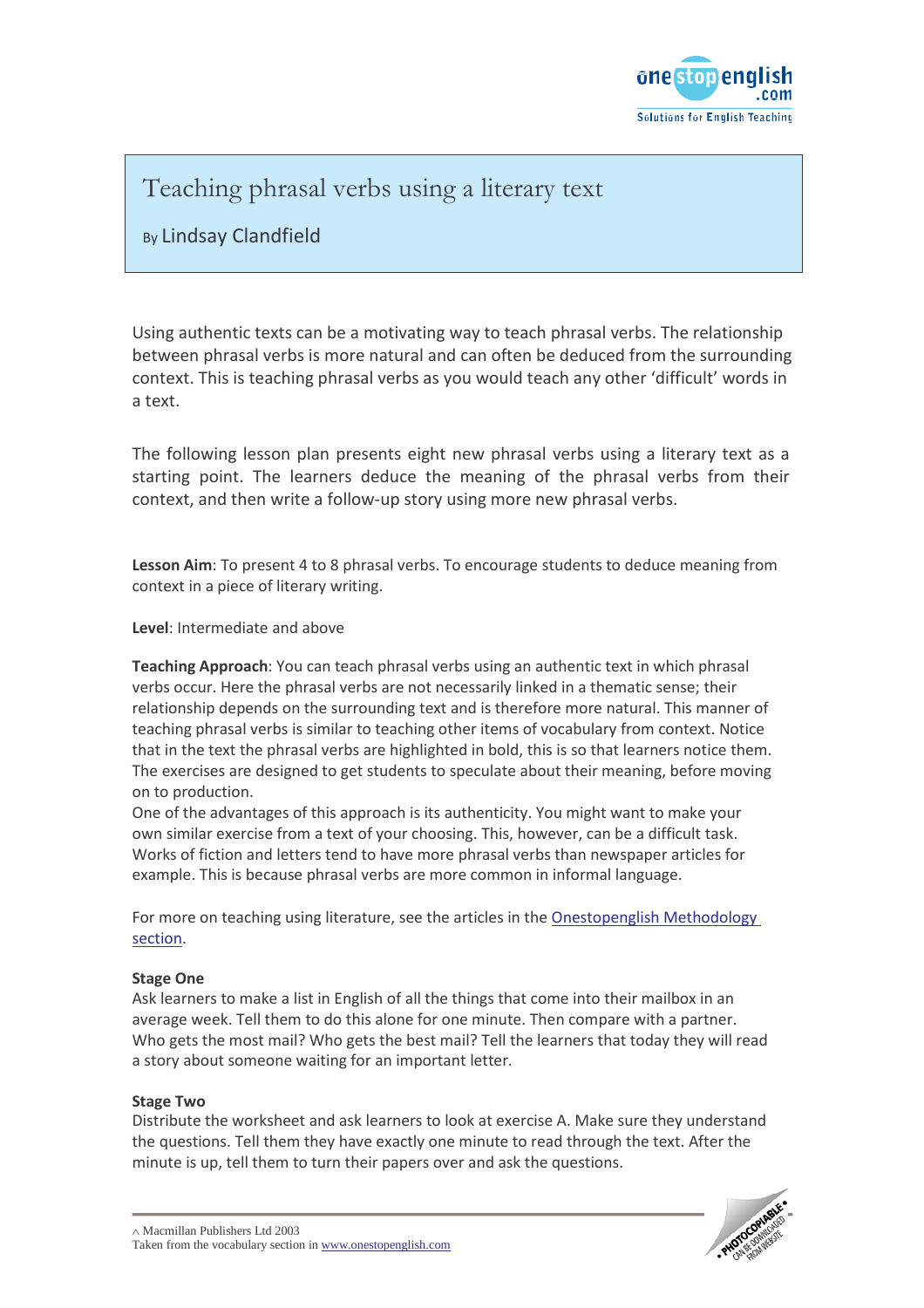

**Answers:** *a letter from the acting school; no, the letter didn't arrive*

#### **Stage Three**

Now let students re-read the text. Tell them to do the questions in B, but allow more time for this. The learners could do this in pairs.

#### **Answers:**

- *1. He bounded down (half jumping half running) thestairs.*
- *2. Fliers, tax communications, advertising offers andbills.*
- *3. He tore them open very quickly, almostfrantically.*
- *4. He was very excited.*
- *5. He was waiting for a letter from the actingschool.*
- *6. It was full of paper in little balls.*

#### **Stage Four**

Tell students to look at the phrasal verbs highlighted in the text. Working with a partner, they should try to explain what they think the phrasal verb means. They can use their own language or mime if they like. Direct them to a dictionary if they are completely stuck. Ask students to report back, then do exercise C where they have to fill in the gap with the correct phrasal verb.

#### **Answers:** *open up; scrunched it up; fell upon; dawned on*

#### Macmillan English Dictionary

*Open (something) up* - to open a locked door, container or building. *Scrunch (something) up* - to press or squeeze something into a smaller shape *Fall upon (something)* - to move quickly downwards *(something) dawn on (somebody)* - if something dawns on you, you realize it for the first time.

#### **Stage Five**

Show students the next five phrasal verbs in exercise D. After they have read the definition, tell them to think of an example sentence that could illustrate the phrasal verb. When they have one they should write it down. Then ask them to swap sentences with someone else to see what the other person has written.

Finally, put the learners into pairs and ask them to write a follow up to this story, describing the day the important letter arrived. Tell them that they must try to incorporate at least two of the phrasal verbs from the list or the original text.

#### **Stage Six**

You could collect the work and correct it later, or have students make some peer corrections on each other's work. A nice follow up would be to let students exchange and read each other's stories. Direct students' attention to the tip on phrasal verbs for this lesson, which looks at how some phrasal verbs can have more than one meaning.

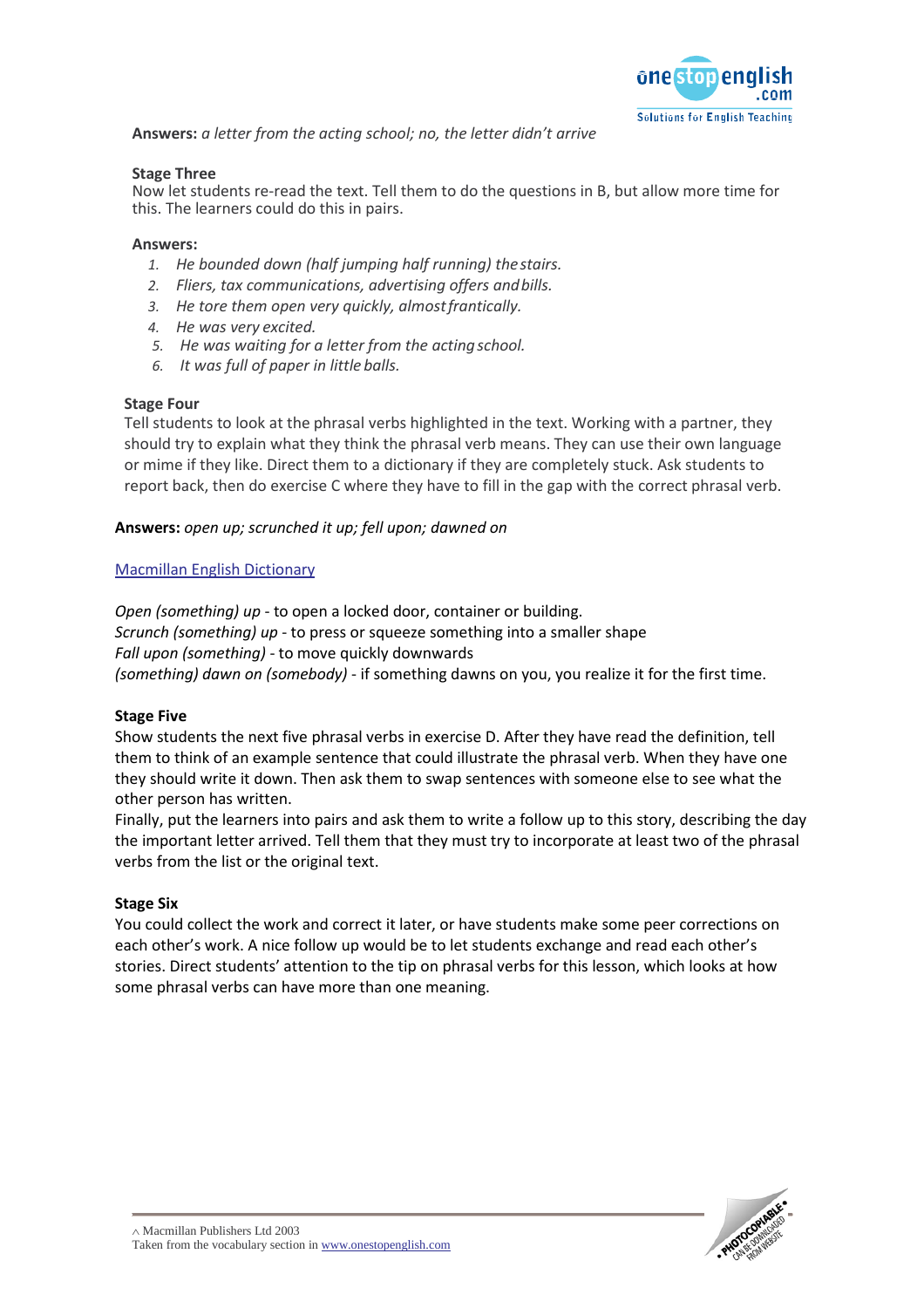

## WAITING FOR AN IMPORTANT LETTER

# a BEFORE YOU READ

You are going to read a short extract about a man who is waiting for an important letter. Read the text quickly and answer the following questions. It doesn't matter if you don't understand every word of the text, just try to get a general idea.

### **What kind of letter was Pat waiting for? Did the letter arrive?**

It was approximately fifteen minutes past eight the following morning when Pat, lying in bed, heard the plaintive whistling of Tommy Noble the postman as he came sauntering up the lane, followed by the tantalizing flap of the letter box. Within seconds, he found himself bounding down the stairs, **falling upon** his knees in the hallway and **opening up** letters in what can only be described as a 'near-frenzy'. His heart sank as Reader's Digest fliers, electricity bills and HP hoover\* offers followed assorted tax communications in their horrid brown envelopes and the realization slowly **dawned on** him that there was in fact nothing from the 'acting school'. This procedure was repeated, with startling exactitude, the following morning – indeed the one after that, also – with Pat on broken knees in the hallway surrounded by '**scrunched-up**' balls of unwanted missives, but nowhere near him the one his heart so urgently desired.

Patrick McCabe, *Emerald Germs of Ireland*, 2001 Picador

\* a *hoover* is the British English word for a vacuum cleaner

# **COMPREHENSION**

Now reread the text and answer the following questions. First try to guess the meaning of any difficult words from the context. If you still don't understand, use an English dictionary to help you.

- 1. How did Pat go down the stairs?
- 2. What was in the letterbox that day?
- 3. How did he open the letters?
- 4. What were his emotions when he opened the mail the first day?
- 5. What was he waiting for?
- 6. What did the hallway look like after a couple of days?

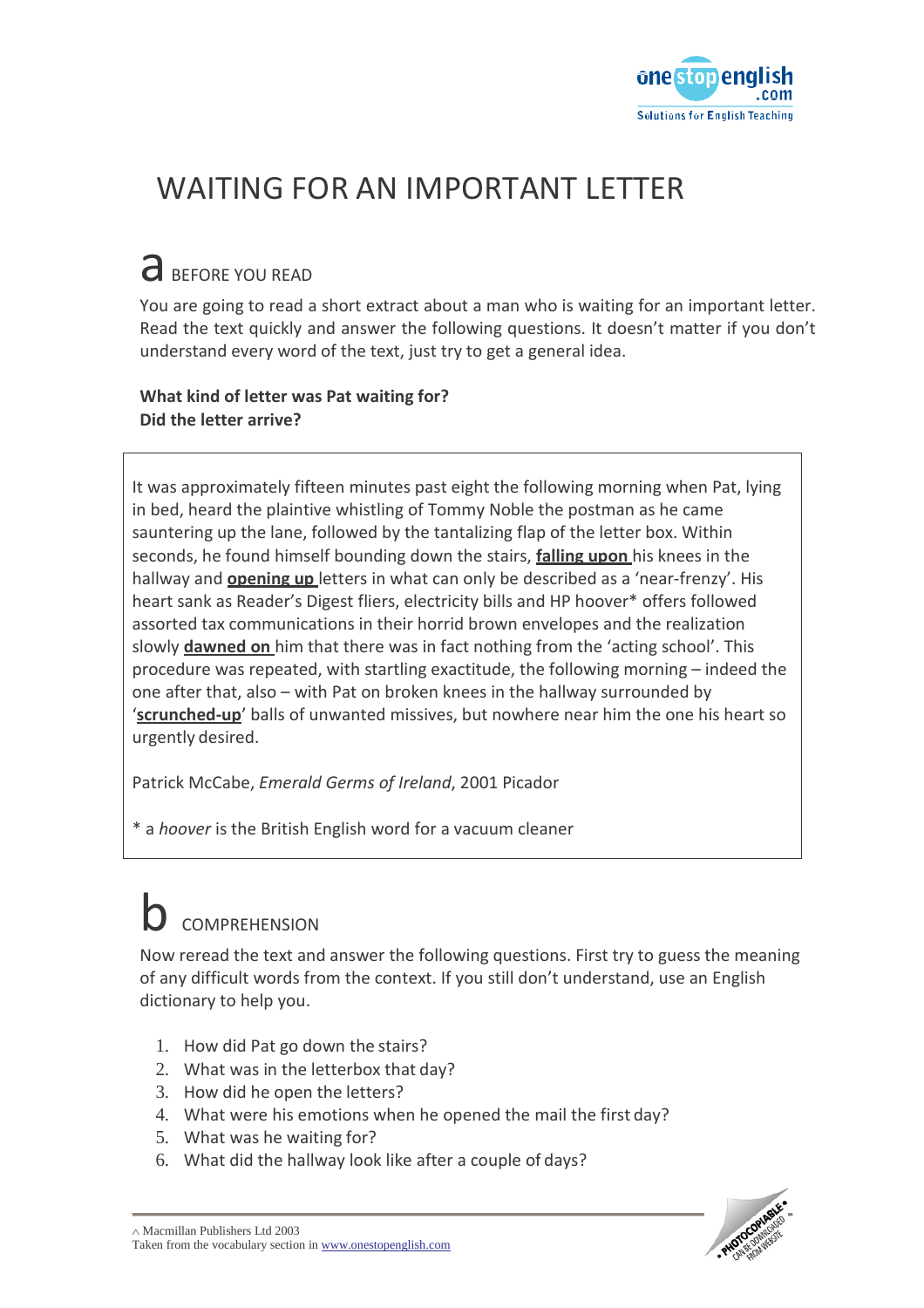## C FOCUS ON PHRASAL VERBS

The underlined words in the text are examples of phrasal verbs. Use the same phrasal verbs in the following sentences. You may have to change the form of the verb.

- 1. It's the police! and let us in!
- 2. He was so angry with his exam that he it and threw it in the garbage.
- 3. It was so romantic! Last night my boyfriend his knees and asked me to marry him!
- 4. It suddenly me that my exam was on Wednesday and I hadn't studied for it!

# FOCUS ON PHRASAL VERBS 2

Look at the following phrasal verbs and their definitions from the Macmillan English Dictionary.

**light up** (intransitive/transitive) If someone's face or eyes *light up*, they express a strong emotion, usually happiness or excitement.

**call in (sick)** to telephone the place where you work and tell them that you won't go to work because you are sick

**slam down** (transitive) To put something down with great force.

**look for** (transitive) to search for something

**start off** (intransitive) to begin moving, or to begin a trip

# e WRITING

Now write a paragraph about what happened the day that the letter from the acting school arrived for Pat. Try to include at least two of the phrasal verbs from the list in exercise D.